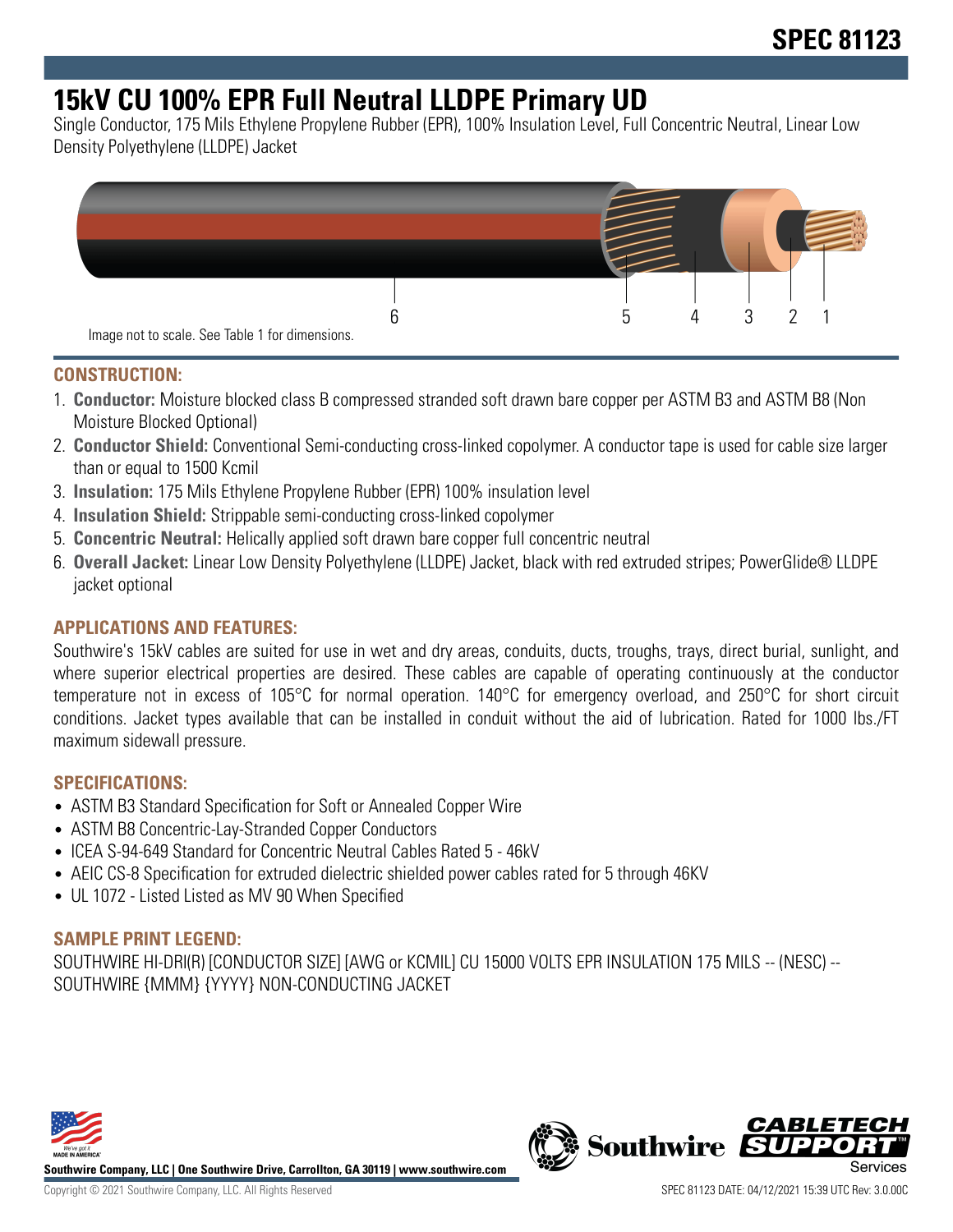#### **Table 1 – Weights and Measurements**

| <b>Stock</b><br>Number | Cond.<br><b>Size</b>  | Diameter<br>Over<br>Conductor | Diameter<br>Over<br>Insulation | Insul.<br><b>Thickness</b> | Diameter<br>Over<br>Insulation<br>Shield | Concentric<br><b>Neutral</b> | Neutral DC<br>Resistance<br>$25^{\circ}$ C | Jacket<br><b>Thickness</b> | Approx.<br>0D | Approx.<br>Weight        | Min<br>Bending<br>Radius | Max Pull<br>Tension* |
|------------------------|-----------------------|-------------------------------|--------------------------------|----------------------------|------------------------------------------|------------------------------|--------------------------------------------|----------------------------|---------------|--------------------------|--------------------------|----------------------|
|                        | AWG/<br>Kcmil         | inch                          | inch                           | mil                        | inch                                     | No. x AWG                    | $\Omega$ /1000ft                           | mil                        | inch          | $\mathsf{lb}$<br>/1000ft | inch                     | $\mathsf{lb}$        |
| TBA                    | $\overline{2}$<br>(1) | 0.258                         | 0.645                          | 175                        | 0.725                                    | 16x14                        | 0.164                                      | 50                         | 0.953         | 686                      | 11.4                     | 531                  |
| TBA                    | (1)                   | 0.289                         | 0.676                          | 175                        | 0.756                                    | 13x12                        | 0.128                                      | 50                         | 1.016         | 828                      | 12.2                     | 670                  |
| TBA                    | (19)                  | 0.322                         | 0.709                          | 175                        | 0.789                                    | 13x12                        | 0.128                                      | 50                         | 1.049         | 862                      | 12.6                     | 670                  |
| TBA                    | 1/0<br>(1)            | 0.325                         | 0.712                          | 175                        | 0.792                                    | 16x12                        | 0.104                                      | 50                         | 1.052         | 967                      | 12.6                     | 845                  |
| <b>TBA</b>             | 3/0<br>(19)           | 0.456                         | 0.843                          | 175                        | 0.923                                    | 16x10                        | 0.065                                      | 50                         | 1.227         | 1459                     | 14.7                     | 1342                 |
| TBA                    | 250<br>(37)           | 0.558                         | 0.954                          | 175                        | 1.034                                    | 25x10                        | 0.042                                      | 50                         | 1.338         | 2040                     | 16.1                     | 2000                 |

All dimensions are nominal and subject to normal manufacturing tolerances

◊ Cable marked with this symbol is a standard stock item

\* Pulling tension based on pulling eye directly connected to conductor

# **Table 2 – Electrical and Engineering Data**

| Cond<br><b>Size</b> | DC<br><b>Resistance</b><br>@ 25°C | AC<br>Resistance<br>$@90^{\circ}C$ | Capacitive<br>Reactance @<br>60Hz | Inductive<br>Reactance<br>@ 60Hz | <b>Charging</b><br>Current | <b>Dielectric</b><br>Loss | Zero<br>Sequence<br>Impedance* | Positive<br>Sequence<br>Impedance* | Short<br>Circuit<br>Current @<br>30 Cycle | <b>Allowable</b><br>Ampacity in<br>Duct 90°C1 | Allowable<br>Ampacity<br>Directly<br>Buried 90°C‡ |
|---------------------|-----------------------------------|------------------------------------|-----------------------------------|----------------------------------|----------------------------|---------------------------|--------------------------------|------------------------------------|-------------------------------------------|-----------------------------------------------|---------------------------------------------------|
| AWG/<br>Kcmil       | $\Omega/1000$ ft                  | $\Omega/1000$ ft                   | $M\Omega^*1000$ ft                | $\Omega/1000$ ft                 |                            | A/1000ft W/1000ft         | $\Omega/1000$ ft               | $\Omega/1000$ ft                   | Amp                                       | Amp                                           | Amp                                               |
| 2<br>(1)            | 0.162                             | 0.203                              | 0.044                             | 0.049                            | 0.198                      | 34.304                    | $0.364 + 0.071$                | $0.206 + j0.048$                   | 5401.7                                    | 155                                           | 195                                               |
| (1)                 | 0.129                             | 0.161                              | 0.041                             | 0.048                            | 0.212                      | 36.796                    | $0.290 + i0.057$               | $0.164 + j0.047$                   | 6973.1                                    | 175                                           | 220                                               |
| (19)                | 0.129                             | 0.161                              | 0.038                             | 0.046                            | 0.228                      | 39.432                    | $0.290 + 0.056$                | $0.164 + 0.046$                    | 6973.1                                    | 175                                           | 220                                               |
| 1/0<br>(1)          | 0.102                             | 0.128                              | 0.038                             | 0.046                            | 0.229                      | 39.671                    | $0.235 + j0.047$               | $0.132 + j0.045$                   | 8582.3                                    | 200                                           | 250                                               |
| 3/0<br>(19)         | 0.0642                            | 0.081                              | 0.030                             | 0.043                            | 0.289                      | 50.022                    | $0.148 + 0.034$                | $0.087 + 0.040$                    | 13642.3                                   | 260                                           | 320                                               |
| 250<br>(37)         | 0.0431                            | 0.054                              | 0.026                             | 0.040                            | 0.339                      | 58.708                    | $0.097 + 0.026$                | $0.062 + 0.035$                    | 21316.1                                   |                                               |                                                   |

\* Calculations are based on three cables triplexed / concentric shield / Conductor temperature of 90°C / Shield temperature of 45°C / Earth resistivity of 100 ohmsmeter

† Ampacities are based on Figure 7 of ICEA T-117-734 (Single circuit trefoil, 100% load factor, 90°C conductor temperature, earth RHO 90, 36" burial depth)

‡ Ampacities are based on Figure 1 of ICEA T-117-734 (Single circuit trefoil, 100% load factor, 90°C conductor temperature, earth RHO 90, 36" burial depth)